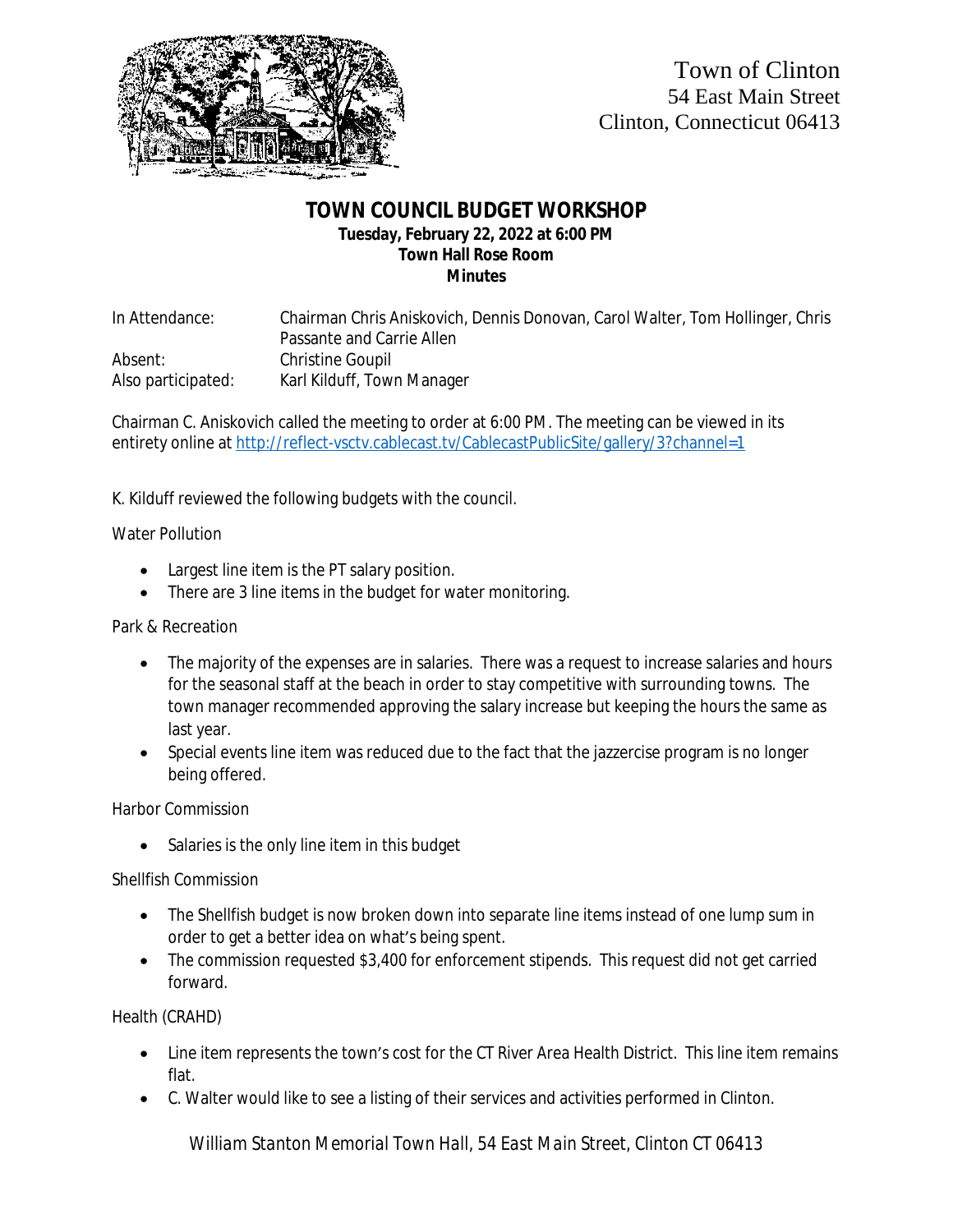

# Town of Clinton 54 East Main Street Clinton, Connecticut 06413

## Probate Court

• The line item represents the probate court share for Clinton. This line item is flat.

# Water Hydrants

 This line item represents the utility expense for CT Water Company. This line item was projected to increase. As the CT Water Company has upgraded their services, the Fire Department is looking to install additional water hydrants to improve fire protection.

## Street Lighting

• This line item has gone down now that they town is beyond its lease agreement. The only cost is electricity.

## General Government Administration

- Community donations were last approved in FY17/18 and then eliminated from the budget.
- Conservation commission's request included a fee for a service that would collect food scraps. The cost for that program would be more than the tonnage so it was not carried forward. Food scrap recycling could be provided at less expense by mixing it in with leaf compost.
- Historic District Commission's request was reduced because the funding for signage is now being funded through ARPA.
- Human Right's Commission submitted a budget request of \$300 which will be used to print brochures and flyers.
- Household Hazard Waste line item increased. The host site in Essex has moved away and there will now be just satellite sites across the region.

### General Government Other

- All of the employee benefits are in this budget. There was in increase in benefits for the new Town Planner position.
- State retirement contribution might be able to be amended once we receive a solid number.
- Health Insurance the town participates in the state's partnership plan. The Town and Board of Education are waiting for a definite number from the state controller's office.
- Legal services was combined last year from three line items into 1 line item.
- Annual report line item was reduced due to fewer reports being printed.

### Debt

• This budget reflects the annual cost of lease payments and capital projects that were approved at referendum. Overall debt went down from last year.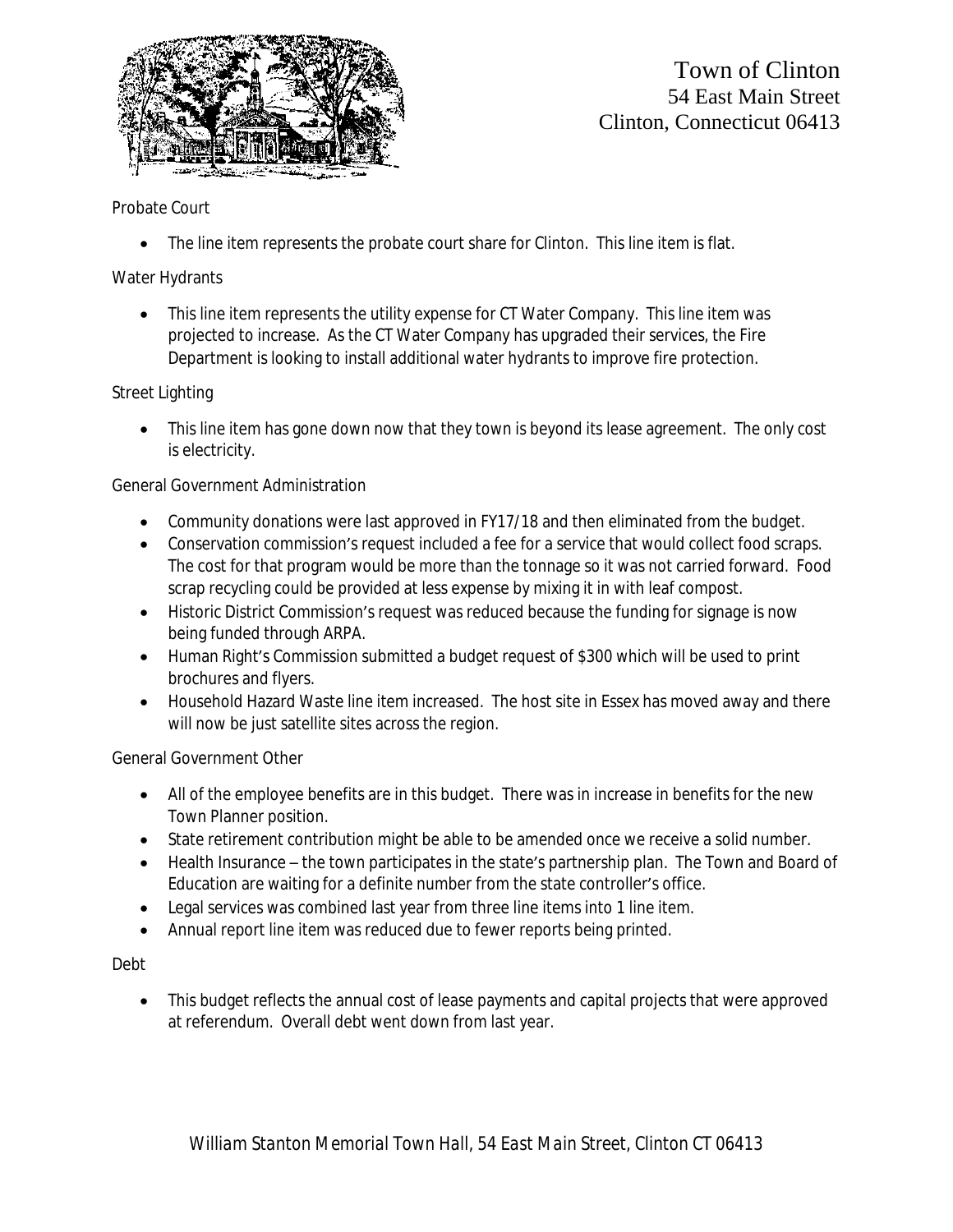

Town of Clinton 54 East Main Street Clinton, Connecticut 06413

# Capital

The department's capital request for the Town and Board of Education totaled \$3,700,616. The recommendation was to fund \$1,345,000 out of fund balance. Any funding available from last year's capital will be reallocated to fund budget items requested for FY22/23.

- Fire Department
	- o The FY23 Attack Hose line item can be removed. The request was for a future year and not FY 22/23.
- Police Department
	- o FY22 Radio System request is \$1,000,000. This is a 4 million dollar project that will be funded over time instead of going out to bond. The recommendation was to use fund balance to pay for \$750,000 and \$750,000 will remain in the capital budget. \$300,000 will be funded with ARPA funds.
- Public Works Department
	- o \$6,000 from FY22 Chipper is available to reallocate.
	- o \$7,500 from FY22 Lift Rolling is available to reallocate.
	- o The recommendation is for the council to approve using the Town Infrastructure, Chipper and Lift Rolling reallocation funds totaling \$13,595 to fund the FY23 Town Wide Land Use AC unit replacement totaling \$12,000. The council will have to motion to approve this separate from the budget.
	- o \$85,000 for FY22 DPW Medium Dump Truck with plow and sander was recommended to be funded from fund balance.
	- o \$220,000 for FY23 DPW Heavy Duty Dump Truck was recommended to be funded from fund balance.
	- o \$160,000 for Town Wide Library Roof Restorative Coating was recommended to be funded from fund balance.
- **Technology** 
	- o Computer replacement, police car tablet replacement and police department security camera is proposed for funding.
- Park & Recreation
	- o \$10,348 from FY17 Track Reseal/Stripe is available to reallocate.
	- o FY23 Track Reseal and IRRC Building Floor Replacement is proposed for funding.
	- o Heser's Pond Dredging cost is based on an old study and needs to be updated before funding the project.
- Shellfish
	- o FY23 Sampling Boat was proposed for funding.
- Library

*William Stanton Memorial Town Hall, 54 East Main Street, Clinton CT 06413*